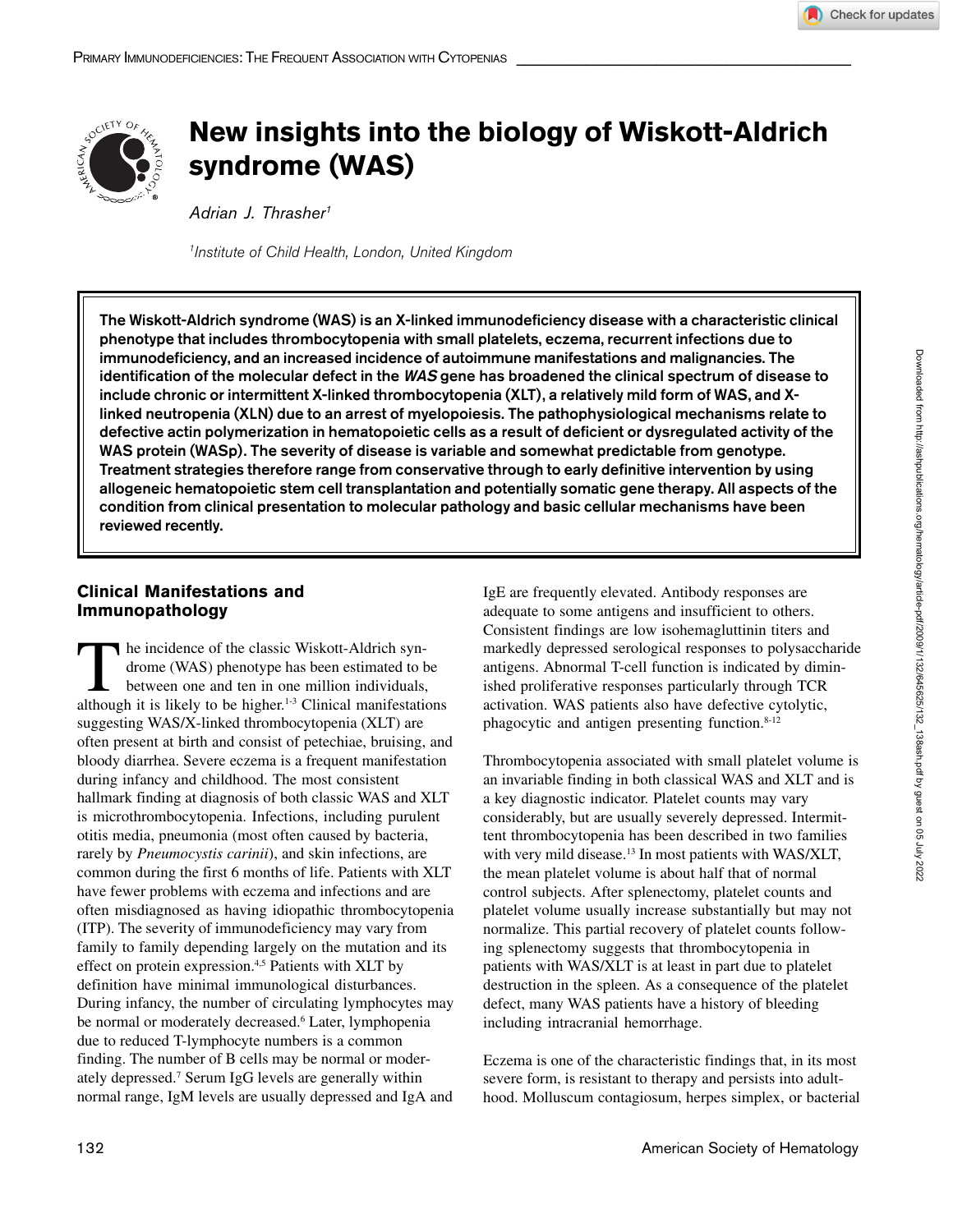infections may develop in affected areas of the skin. XLT patients have either mild and transient eczema or none at all. Autoimmune diseases are frequent, and include most commonly hemolytic anemia followed by vasculitis, renal disease, Henoch-Schönlein–like purpura, and inflammatory bowel disease.14 Other less frequent autoimmune diseases include neutropenia, dermatomyositis, recurrent angioedema, uveitis, and cerebral vasculitis. The incidence of autoimmune disease in XLT patients is generally less frequent than in classic WAS, but it can occur and indicates underlying immunological deregulation in even mild patients. Malignant hematological tumors can occur during childhood but are more frequent in adolescents and young adults with the classic WAS in whom immunodeficiency is profound. The most frequent malignancy reported is Epstein-Barr virus–related B-cell lymphoma. Some younger patients may also present with marrow dysplasia.

Lymph nodes and spleens from patients with WAS consistently show relative depletion of lymphocytes from T-cell areas. Depletion of the splenic (and circulating) marginal zone B cells is characteristic in patients with classical WAS and mouse models, and may explain the defective antibody responses, particularly to polysaccharide antigens.

# **Physiological Activity of WASp**

The biological mechanisms responsible for the pathophysiology of WAS and X-linked neutropenia (XLN) are directly linked to dysregulated actin polymerization in hematopoietic cells as a result of deficiency or constitutive overactivity of the WAS protein (WASp). WASp is a member of a distinct family of proteins that participate in the transduction of signals from the cell surface to the actin cytoskeleton. They are characterized by a C-terminal tripartite domain containing a common actin monomer-binding motif, WASp-homology domain 2 (WH2) or verprolin homology domain (V), and a central-acidic (CA) region which is capable of activating the actin related protein (Arp)2/3 complex, a potent nucleator of actin polymerization. The activities of WASp family members are normally tightly controlled within a cell, allowing for both spatial and temporal regulation of actin polymerization. WASp is regulated by several mechanisms including the adoption of an autoinhibited conformation in which the VCA domain forms a hydrophobic interaction with the GTPase binding domain (GBD, residues 230-288) and adjacent C-terminal residues (**Figure 1**). Binding of GTP-loaded Cdc42 and phosphatidylinositol 4,5-bisphosphate  $(PIP<sub>2</sub>)$  appear to cooperatively disrupt this interaction, thereby freeing the C-terminus for binding to the Arp2/3 complex. Serine and tyrosine phosphorylation (Y291 represented by "P" in Figure 1) of WASp also acts to directly regulate its activity, although until recently this has been relatively unexplored,



**Figure 1. Model depicting mechanisms for activation of WASp.** WASp is a multimodular protein, including an Nterminal EvH1 domain, a short basic region (BR) adjacent to a GTPase binding domain (GBD), a polyproline domain, and a tripartite C-terminal VCA domain (see main text for details). The majority of cytosolic WASp is complexed with WIP, which binds to the EvH1 domain. In the inactive state, WASp adopts an autoinhibited configuration in which the C region of the VCA module interacts with the GBD and adjacent sequences. In this configuration, either Arp2/3 complex cannot be bound or is inactive. WIP appears to play an important role in maintaining this configuration in the absence of activating signals. Activation following cell stimulation is initiated by several factors including  ${\sf GTP}\text{-}$ bound  ${\sf CdC42},$   ${\sf PIP}_2$ , and many  ${\sf SH3}$  domain containing proteins that in some cases are responsible for phosphorylation of Y291. These individual factors may operate cooperatively, but may also be redundant for activation depending on the context. Destabilization of the autoinhibited conformation of WASp permits the initiation of actin polymerization for monomeric g-actin by the Arp2/3 complex. Toca-1 is essential for Cdc42 and PIP<sub>2</sub>-induced actin polymerization, and binds to both Cdc42 and a WIP-WASp complex through the SH3 domain of Toca-1. It is not clear whether Toca-1 can interact directly with WIP, or whether the WIP-WASp complex dissociates after binding.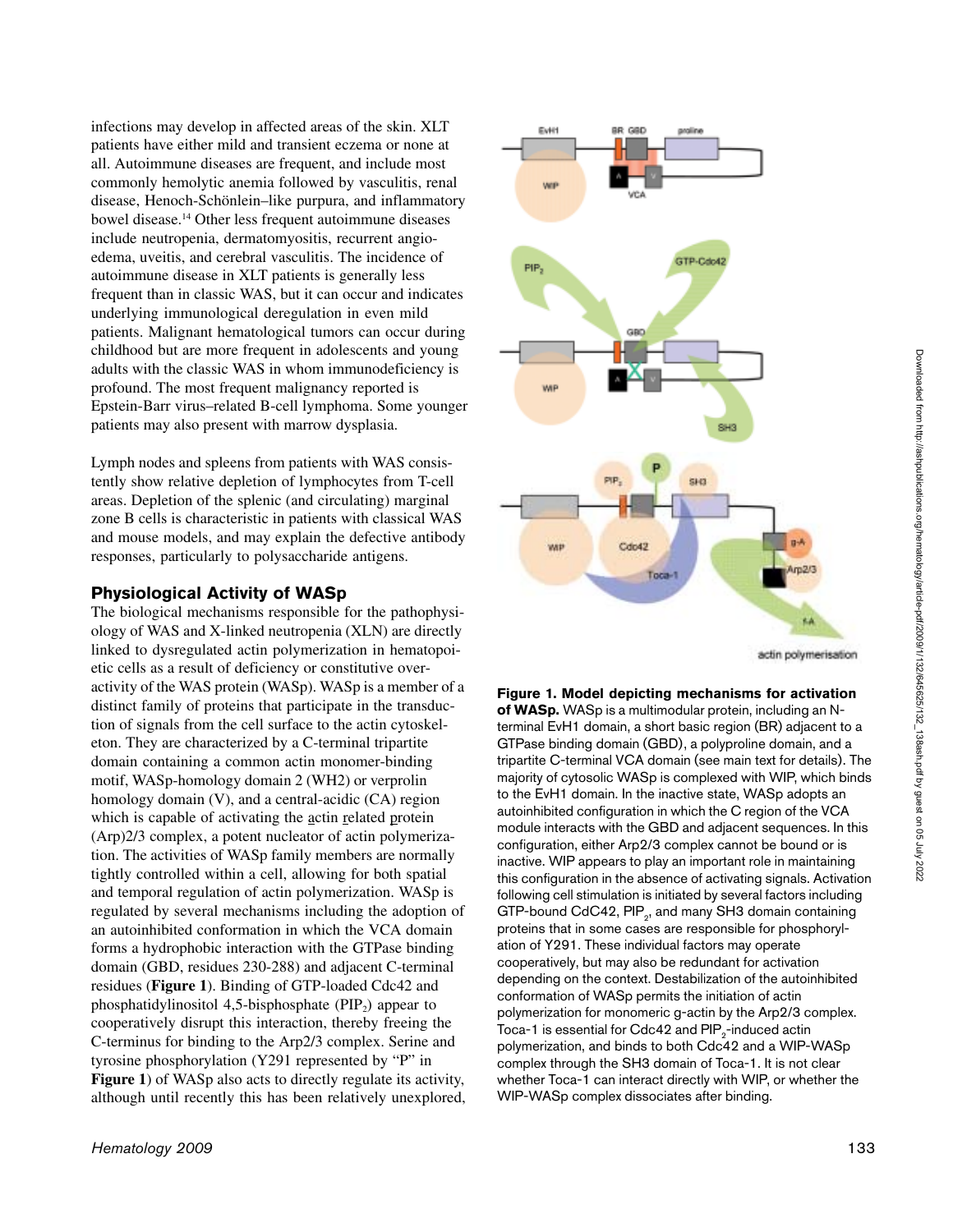particularly *in vivo*. The N-terminus of WASp/N-WASp contains an Ena/VASP homology 1 (EVH1), which binds the widely expressed verprolin homologue, WIP (WASpinteracting protein).15 The majority of WASp in cells is complexed with WIP, and the WIP/WASp interaction is important for WASp activation by Cdc42 through Toca-1. WIP is a molecular chaperone crucial for the stability of WASp, which otherwise is susceptible to proteolytic cleavage through calpain and possibly the 26S ubiquitinproteasome systems.16-18 Very recently, an additional level of regulation has been proposed through dimerization of WASp at sites of actin polymerisation.<sup>19</sup>

### **Cellular Abnormalities Caused by Defective Actin Polymerization**

The development of an organized immunological system for host defence and maintenance of tolerance is dependent on the ability of immune cells to respond to growth, differentiation, and localization signals. The effects of *WAS* gene mutations on these processes has therefore become of considerable interest, particularly as the actin cytoskeleton plays such a prominent role in the basic mechanisms of cell adhesion and migration.20-22 Migration through tissues and endothelial barriers is a complex series of events requiring a highly regulated cycle of cell protrusion, retraction, adhesion and detachment, and major dynamic rearrangements of the actin cytoskeleton. Myeloid and lymphoid cells from WAS patients and from WASp-deficient mice have been shown to be defective in their migratory and *in vivo* trafficking behavior in several ways. While there is no doubt that cell migration is compromised in the absence of WASp, the cell biological events that contribute to these defects have not been absolutely determined. It is possible that abnormalities of cell polarity and chemotaxis relate to a failure to produce normal protrusions such as filopodia. Similarly, efficient adhesion and detachment from surfaces is tightly linked to cell motility. WASp-deficient macrophages and immature dendritic cells (DCs) lack specialized adhesion structures known as podosomes.18 In these cell types, podosomes concentrate β2 integrins around an actin core and, although their function has not been clearly identified, are responsible for tight adhesion of cells to ICAM-1 and possibly JAM-A. Furthermore, they are highly dynamic with a turnover of minutes, providing a migrating cell with a mechanism for rapid attachment and detachment, and with localized anchorage points that could facilitate diapedesis. Interestingly, the sealing zone of bone-resorbing osteoclasts is also defined by circular clusters of podosomes that associate with  $αvβ3$  integrins. The absence of podosomes in WASp-deficient murine osteoclasts has been shown to result in partially defective bone resorption, although the relevance to human disease has not been characterized.23 DCs are consequently compromised in their

ability to migrate to secondary lymphoid organs, but also probably in their ability to form effective cognate interactions with T cells. T lymphocytes respond less well than normal cells *in vitro* to SDF-1 and CCL-19 and demonstrate abrogated homing to secondary lymphoid tissue following adoptive transfer *in vivo.*24-26 Interestingly, cells that are deficient for both WASp and WIP exhibit much more profound deficiencies than either alone, indicating that there is some redundancy.<sup>26</sup> Similarly, WASp-deficient B lymphocytes have been shown to have marked morphological abnormalities, defective migration and adhesion *in vitro*, and impaired homing *in vivo.*27 This is likely to contribute to the observed deficiencies of humoral responses to both T-dependent and T-independent antigens, and to the marked deficiency of marginal zone B cells in both murine and human spleens.<sup>27-30</sup>

WASp-deficient T cells characteristically exhibit defective proliferation and actin rearrangement in response to CD3 co-receptor ligation. The fact that WASp is critical for cytoskeletal remodeling downstream of the T-cell receptor (TCR) is highlighted by its role in formation of the immune synapse (IS), which in the absence of WASp is partially defective.31-33 WASp-deficient CD4+ cells have in addition been shown to be unable to polarize cytokine secretion towards antigen-specific target cells, whereas chemokine secretion appears to be unaffected, indicating that the respective secretory pathways are distinct and differentially dependent on WASp.34 WASp is necessary for APC cytoskeletal remodeling during formation of the DC-natural killer cell (NK) immunostimulatory synapse and for subsequent DC induction of NK-cell interferon-γ production and killing.<sup>35</sup> Similarly, impaired actin polymerization and perforin accumulation at the NK-target contact point has been shown to result in partially reduced NK cytolytic activity.<sup>8</sup> Recently, the function of regulatory T cells and iNKT cells has been found to be compromised in both patients and mouse models.36-39 WASp appears to be necessary for integration of signals leading to nuclear translocation of NFAT2 and NF-κB (RelA) during cell-cell contact, which may be independent of its direct role in cytoskeletal rearrangement.<sup>40</sup> The importance of WASp for normal B-cell signaling is less well established, although WASp deficiency results in abnormalities of morphology and impaired B-cell receptor capping.41-44

#### **Molecular Pathology**

Mutations of the *WAS* gene result in three distinct phenotypes: the classic WAS triad of thrombocytopenia/small platelets, recurrent infections, and eczema as first reported by Wiskott in 1937; the milder XLT variant,<sup>45,46</sup> which can even be intermittent<sup>13</sup>; and congenital X-linked neutropenia (XLN) without any of the clinical finding characteristic of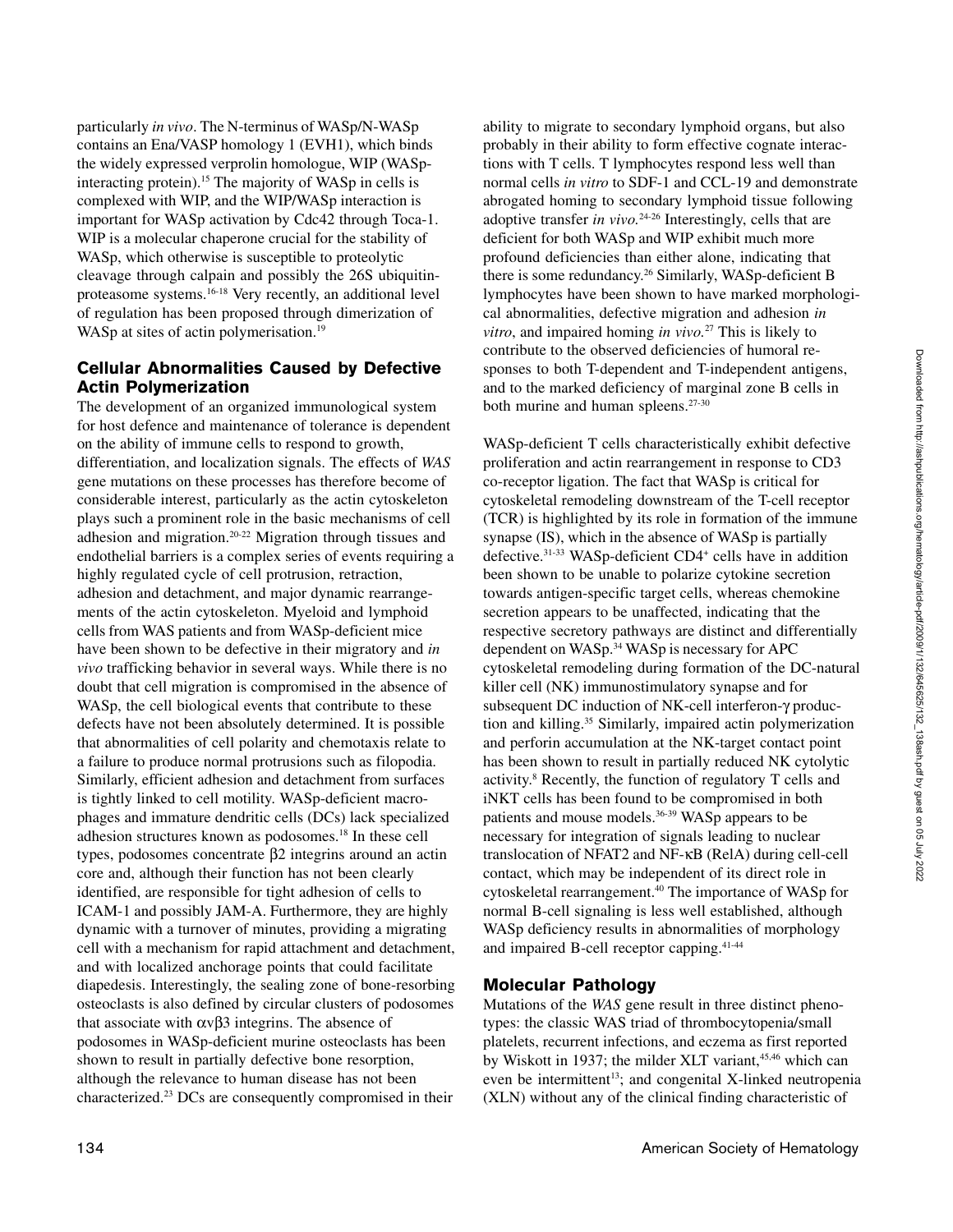WAS/XLT (see below).<sup>45,47,48</sup> In a cohort of 270 unrelated WAS/XLT families from single centers in the United States, Italy, and Japan, 158 unique *WASP* gene mutations were identified. The most common mutations observed were missense mutations (93 families) followed by splice site mutations ( $n = 59$ ), short deletions ( $n = 46$ ), and nonsense mutations ( $n = 39$ ). Insertions, complex mutations, and large deletions were less frequent (12%). The amino acid substitutions were typically located in exons 1-4. Splice site mutations occurred predominantly in the downstream half of the *WAS* gene (introns 6-11). Mutational "hot spots," defined as occurring in 7 or more unrelated families ( > 2.5%), were also identified in this cohort. Three hot spots represented point mutations within the coding regions and the other three involved splice sites. These six hotspot mutations account for 25.6% of the cohort of 270 families. Three of these mutations (168C>T;290 C>N/291 G>N and IVS6+5g>a) were consistently found in WASp-positive patients with a mild phenotype (XLT), whereas the three other mutations (665C>T, IVS8+1 g>n and IVS8+1 to  $+6$ del gtga) were predominantly WASp-negative and had a high clinical score characteristic for WAS.

The most consistent phenotype-genotype correlation was observed when the patients were divided into two categories: WASp-positive if the mutated protein was expressed and of normal size and WASp-negative if the protein was absent or truncated.4,5 Patients with mutations that allowed expression of normal-sized mutated protein, often in reduced quantity, manifest, with few exceptions, the XLT phenotype, whereas those patients whose lymphocytes could not express WASp or expressed only truncated WASp were more likely to have the classic WAS phenotype. Progression to a score of 5 due to either autoimmune disease or malignancy was observed in both groups but was far more frequent in WASp-negative patients with an initial score of 3 to 4. There were, however, exceptions, making it difficult in individual cases to accurately predict the clinical course based solely on the type of genetic mutation.

Usually, molecular defects in the *WAS* gene result in diminished activity either because of aborted protein production, intrinsic instability of the mutant mRNA or protein, or because of disturbance to key regulatory interactions. For example, a significant proportion of *WAS* gene defects result in expression of mutant protein with amino acid substitutions within the EVH1 domain (exons 1- 3). This would be predicted to disturb interaction with WIP to a variable extent depending on the precise molecular abnormality and therefore to dramatically compromise WASp stability.<sup>49</sup> In contrast, three unique human mutations in the *WAS* gene have now been shown to cause very similar effects in terms of enhanced actin polymerization (L270P,

S272P, I294T).<sup>48,50-52</sup> Furthermore, all three missense mutations are located within the hydrophobic core and are predicted to prevent autoinhibition (perhaps in a similar way to physiological activation by phosphorylation of Y291). Interestingly, the phenotype of clinical disease arising from these mutations affecting the Cdc42 binding site is quite unlike that of classical WAS, and is characterized by neutropenia and monocytopenia as a result of inhibited myelopoiesis.<sup>51</sup>

A number of recent studies have demonstrated somatic mosaicism resulting from spontaneous reversion of an inherited disease-causing genetic mutation. Reversion has been detected molecularly in T and B and NK lymphocytes, although only revertant T cells have been detected in significant numbers peripherally.<sup>53</sup> Whether this results in alleviation of clinical severity is open to question, and probably depends on the diversity and phenotype of revertant cells in individual patients.

### **Management of WAS/XLT Patients**

Management of patients with WAS continues to present major challenges, particularly in attenuated phenotypes where the natural history of disease progression is less predictable (for overview see Burns and Thrasher<sup>54</sup>). A useful guide is provided by a scoring system as shown in **Table 1**, although patients may progress in severity score with age (taken from Ochs and Thrasher, 2006).<sup>55</sup> Although WASp-negative patients previously would not usually survive into adulthood without definitive treatment, current protocols undoubtedly have improved prognosis for this group of patients. Early diagnosis is most important for effective prophylaxis and treatment. Infants with classical WAS should receive *Pneumocystis carinii* pneumonia prophylaxis. As antibody responses to protein or polysaccharide antigens are defective, prophylactic immunoglobulin infusions at full therapeutic dose are recommended for all patients with classical WAS even though total IgG levels may be normal. Subcutaneous delivery is particularly convenient even with low platelet counts. Continuous additional antibiotic therapy should be considered if infections occur despite these measures. Live virus vaccines are not recommended although WAS patients do generally appear to mount effective protect serological responses to this type of challenge, particularly early on in the disease course when immunological attrition is less pronounced. Disseminated viral infections, particularly with herpes viruses, can be very severe even in infancy and require aggressive treatment. Complicated and extensive molluscum responds well to topical cidofovir. Eczema, if severe, requires aggressive therapy including topical steroids and if necessary short-term systemic steroids. Autoimmune manifestations may require more aggressive immunosup-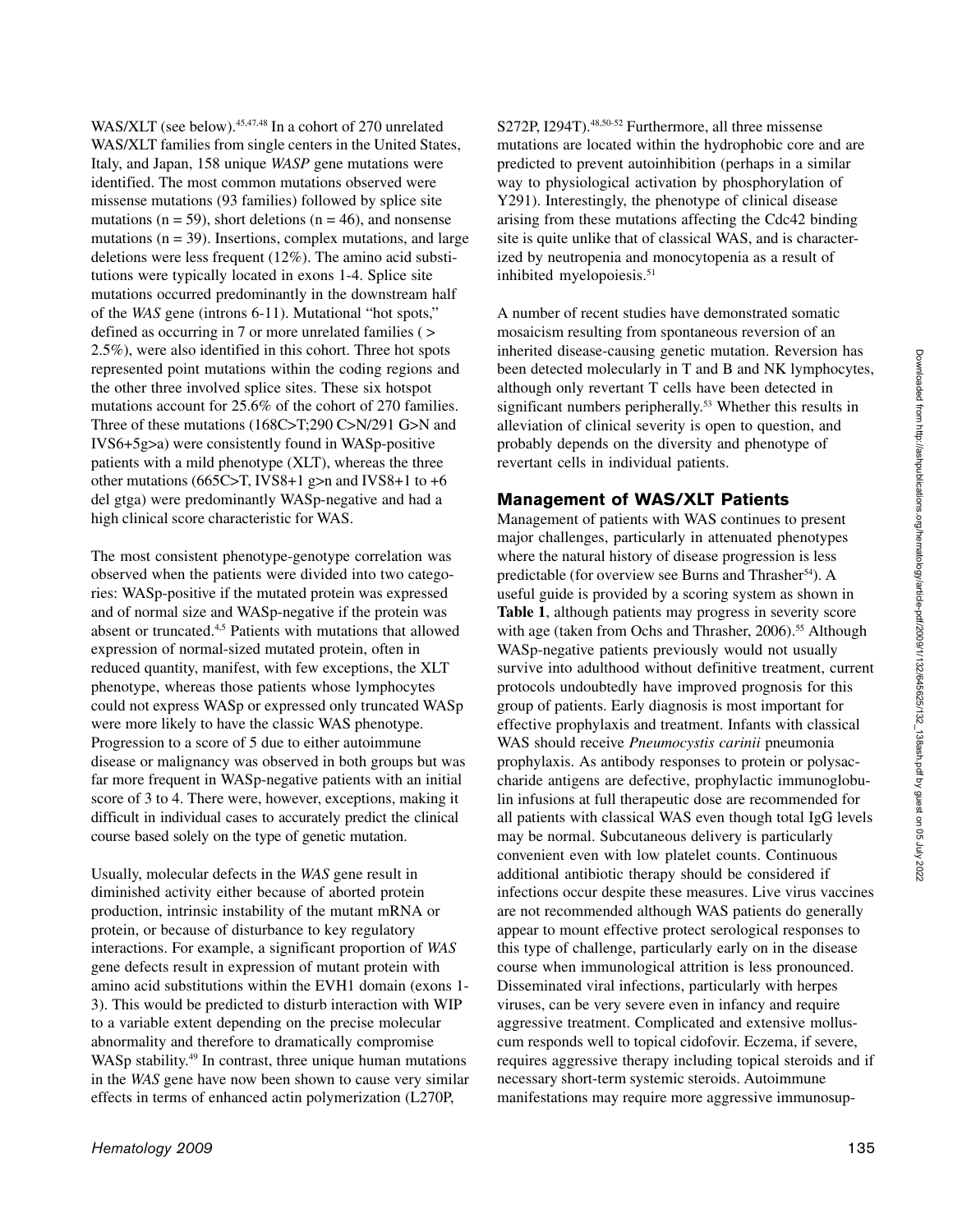| $+^*$                                  |
|----------------------------------------|
| $+***$                                 |
|                                        |
|                                        |
| $\Omega$                               |
| Missense disrupting<br>autoinhibition  |
| Present<br>tity                        |
|                                        |
| No                                     |
| No                                     |
|                                        |
| No                                     |
| X-linked neutropenia; HSCT,            |
| I malignancies are less in XLT than in |
| se in sepsis, requiring                |

#### **Table 1. Clinical phenotypes associated with mutations of the WASP gene.**

Phenotype Thrombocytopenia + + (+) – Small platelets  $+$  +  $+$  +  $+$ Eczema +/++/+++ –/+ – – Immune deficiency  $+/++$   $-/(+)$ Infection  $+/++$   $-/(+)$   $+$   $+$ Autoimmunity and/or Frequent Frequent Possible malignancies Disease scores  $3, 4, \text{ or } 5$  1, 2, or  $(5)$ <sup>†</sup>  $\leq 1$ *WASP* mutations Nonsense; frame shift caused Missense (exons 1-3); Missense by deletions, insertions, intrame deletions splicing defects or insertions WASP expression and Absent or truncated and Present, and Present, Present, reduced quantity normal quan Treatment IVIG Yes No (with exceptions) No No HSCT Yes, Might be considered No No at an early age if there is a sibling donor Splenectomy Might be considered‡ Might be considered‡ No No

**WAS XLT IXLT XLN**

WAS indicates Wiscott-Aldrich syndrome; XLT, X-linked thrombocytopenia; IXLT, intermittent XLT; XLN, hematopoietic stem cell transplantation.

\*Primarily congenital neutropenia

\*\*Infections typical for neutropenia

†Patients with XLT with a score of 1 or 2 might progress to a score of 5. Incidence of autoimmunity and malignancies are less in XLT than in WAS.

‡Splenectomy results in increased platelet numbers and reduced bleeding but causes a marked increase in sepsis, requiring continuous antibiotic prophylaxis.

pression and may be refractory to conventional modalities. Many autoimmune phenomena (particularly blood dyscrasias) appear to be driven by autoreactive B-cell clones and may respond to monoclonal antibodies targeting the CD20 antigen (rituximab). This is a relatively safe therapy particularly as these patients will be receiving immunoglobulin replacement. Platelet transfusions are reserved to treat active bleeding, for example, central nervous system hemorrhages or gastrointestinal bleeding. Most patients do not develop severe hemorrhage except in situations of trauma or when thrombocytopenia is aggravated by autoimmunity. Blood products are best irradiated and should be cytomegalovirus-negative and where possible HLA-matched. Splenectomy is usually effective in increasing platelet numbers unless there is coincident autoimmunity, but the usual cautions apply with regard to pre-vaccination and lifelong antibiotic prophylaxis, particularly in XLT patients for whom splenectomy may be considered to enhance quality of life. At present, the only curative therapy for WAS is hematopoietic stem cell transplantation, with good results for patients with HLAmatched family or unrelated donors, or partially matched

cord blood donors, but less satisfactory outcomes for other donor types.56,57 Autologous gene therapy is an emerging new technology and trials are ongoing<sup>58</sup>. At present, definitive treatment is usually not considered for XLT patients because of associated risks.

# **Disclosures**

Conflict-of-interest disclosure: The author declares no competing financial interests. Off-label drug use: None disclosed.

# **Correspondence**

Adrian J. Thrasher, MD, PhD, Molecular Immunology Unit, Institute of Child Health, London WC1N 1EH, United Kingdom; Phone: 44(020)78314366; Fax: 44(020)78314366; e-mail: a.thrasher@ich.ucl.ac.uk

#### **References**

- 1. Wiskott A. Familiarer, angeborener Morbus Werlhofii? Monatsschr Kinderheilkd. 1937;68:212-216.
- 2. Aldrich RA, Steinberg AG, Campbell DC. Pedigree demonstrating a sex-linked recessive condition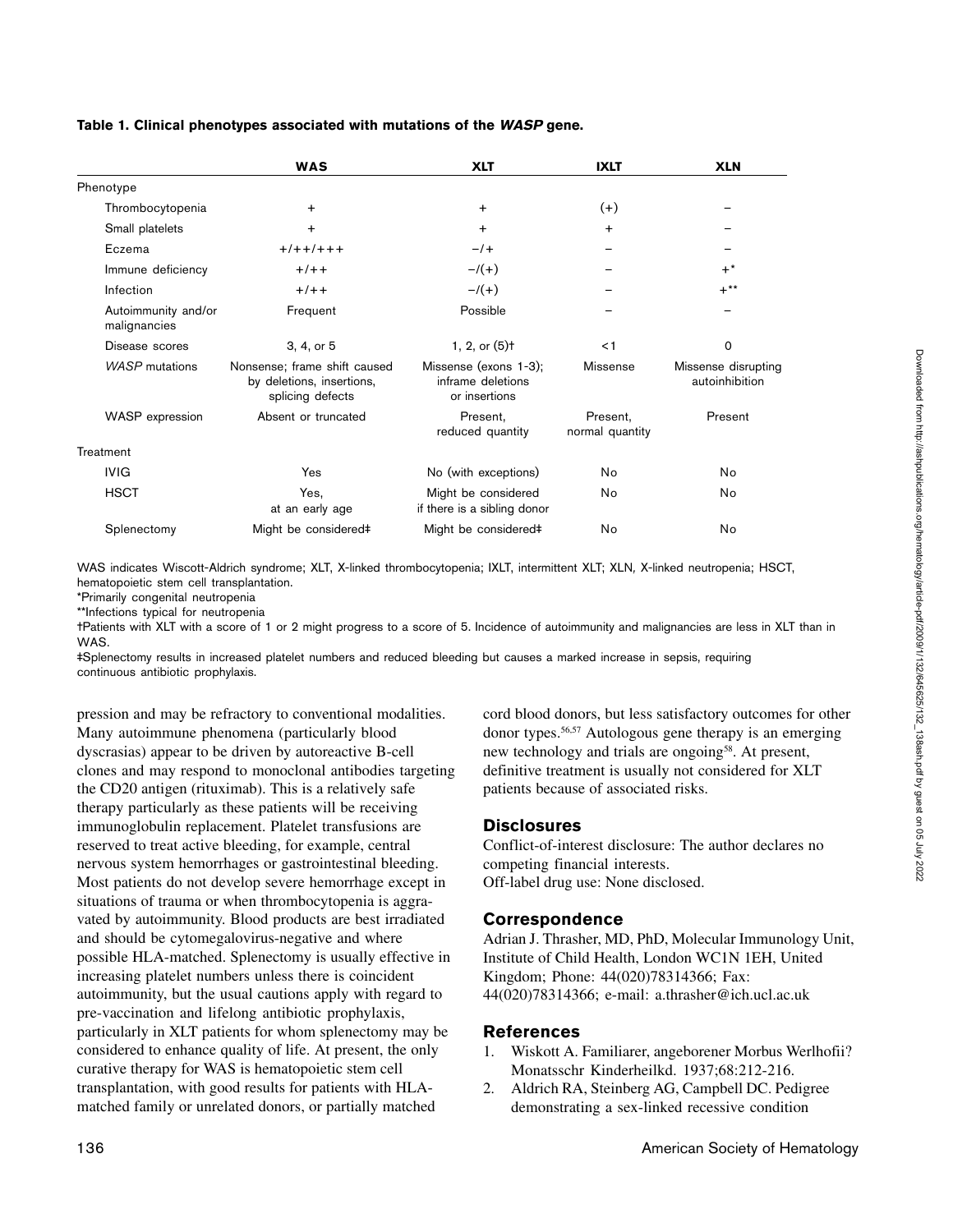characterised by draining ears, eczematoid dermatitis and bloody diarrhea. Pediatrics. 1954;13:133-139.

- 3. Sullivan KE, Mullen CA, Blaese RM, Winkelstein JA. A multiinstitutional survey of the Wiskott-Aldrich syndrome. J Pediatr. 1994;125:876-885.
- 4. Imai K, Morio T, Zhu Y, et al. Clinical course of patients with WASP gene mutations. Blood. 2004;103:456-464.
- 5. Jin Y, Mazza C, Christie JR, et al. Mutations of the Wiskott-Aldrich Syndrome Protein (WASP): hotspots, effect on transcription, and translation and phenotype/ genotype correlation. Blood. 2004;104:4010-4019.
- 6. Park JY, Kob M, Prodeus AP, et al. Early deficit of lymphocytes in Wiskott-Aldrich syndrome: possible role of WASP in human lymphocyte maturation. Clin Exp Immunol. 2004;136:104-110.
- 7. Park JY, Shcherbina A, Rosen FS, Prodeus AP, Remold-O'Donnell E. Phenotypic perturbation of B cells in the Wiskott-Aldrich syndrome. Clin Exp Immunol. 2005;139:297-305.
- 8. Orange JS, Ramesh N, Remold-O'Donnell E, et al. Wiskott-Aldrich syndrome protein is required for NK cell cytotoxicity and colocalizes with actin to NK cellactivating immunologic synapses. Proc Natl Acad Sci U S A. 2002;99:11351-11356.
- 9. Gismondi A, Cifaldi L, Mazza C, et al. Impaired natural and CD16-mediated NK cell cytotoxicity in patients with WAS and XLT: ability of IL-2 to correct NK cell functional defect. Blood. 2004;104:436-443.
- 10. Lorenzi R, Brickell PM, Katz DR, Kinnon C, Thrasher AJ. Wiskott-Aldrich syndrome protein is necessary for efficient IgG-mediated phagocytosis. Blood. 2000;95:2943-2946.
- 11. Leverrier Y, Lorenzi R, Blundell MP, et al. Cutting edge: the Wiskott-Aldrich syndrome protein is required for efficient phagocytosis of apoptotic cells. J Immunol. 2001;166:4831-4834.
- 12. Bouma G, Burns S, Thrasher AJ. Impaired T cell priming in vivo resulting from dysfunction of WASpdeficient dendritic cells. Blood. 2007;110:4278-4284.
- 13. Notarangelo LD, Mazza C, Giliani S, et al. Missense mutations of the WASP gene cause intermittent Xlinked thrombocytopenia. Blood. 2002;99:2268-2269.
- 14. Dupuis-Girod S, Medioni J, Haddad E, et al. Autoimmunity in Wiskott-Aldrich syndrome: risk factors, clinical features, and outcome in a single-center cohort of 55 patients. Pediatrics. 2003;111:e622-e627.
- 15. Ramesh N, Geha R. Recent advances in the biology of WASP and WIP [review]. Immunol.Res. 200844:99-111.
- 16. Chou HC, Anton IM, Holt MR, et al. WIP regulates the stability and localization of WASP to podosomes in migrating dendritic cells. Curr Biol. 2006;16:2337-2344.
- 17. de la Fuente MA, Sasahara Y, Calamito M, et al. WIP is

a chaperone for Wiskott-Aldrich syndrome protein (WASP). Proc Natl Acad Sci U S A. 2007;104:926-931.

- 18. Calle Y, Anton IM, Thrasher AJ, Jones GE. WASP and WIP regulate podosomes in migrating leukocytes. J Microsc. 2008;231:494-505.
- 19. Padrick SB, Cheng HC, Ismail AM, et al. Hierarchical regulation of WASP/WAVE proteins. Mol Cell 2008;32:426-438.
- 20. Burns S, Hardy SJ, Buddle J, et al. Maturation of DC is associated with changes in motile characteristics and adherence. Cell Motil Cytoskeleton. 2004;57:118-132.
- 21. Notarangelo LD, Miao CH, Ochs HD. Wiskott-Aldrich syndrome. Curr Opin Hematol. 2008;15:30-36.
- 22. Bosticardo M, Marangoni F, Aiuti A, Villa A, Roncarolo MG. Recent advances in understanding the pathophysiology of Wiskott-Aldrich syndrome. Blood. 2009;113:6288-6295.
- 23. Calle Y, Jones GE, Jagger C, et al. WASp deficiency in mice results in failure to form osteoclast sealing zones and defects in bone resorption. Blood. 2004;103:3552- 3561.
- 24. Snapper SB, Meelu P, Nguyen D, et al. WASP deficiency leads to global defects of directed leukocyte migration in vitro and in vivo. J Leukoc Biol. 2005;77:993-998.
- 25. Haddad E, Zugaza JL, Louache F, et al. The interaction between Cdc42 and WASP is required for SDF-1 induced T- lymphocyte chemotaxis. Blood. 2001;97:33-38.
- 26. Gallego MD, de la Fuente MA, Anton IM, et al. WIP and WASP play complementary roles in T cell homing and chemotaxis to SDF-1{alpha}. Int Immunol. 2005;18:221-232.
- 27. Westerberg L, Larsson M, Hardy SJ, et al. Wiskott-Aldrich syndrome protein deficiency leads to reduced B-cell adhesion, migration, and homing, and a delayed humoral immune response. Blood. 2005;105:1144-1152.
- 28. Facchetti F, Blanzuoli L, Vermi W, et al. Defective actin polymerization in EBV-transformed B-cell lines from patients with the Wiskott-Aldrich syndrome. J Pathol. 1998;185:99-107.
- 29. Westerberg LS, de la Fuente MA, Wermeling F, et al. WASP confers selective advantage for specific hematopoietic cell populations and serves a unique role in marginal zone B-cell homeostasis and function. Blood. 2008;112:4139-4147.
- 30. Meyer-Bahlburg A, Becker-Herman S, Humblet-Baron S, et al. Wiskott-Aldrich syndrome protein deficiency in B cells results in impaired peripheral homeostasis. Blood. 2008;112:4158-4169.
- 31. Badour K, Zhang J, Shi F, et al. The Wiskott-Aldrich syndrome protein acts downstream of CD2 and the CD2AP and PSTPIP1 adaptors to promote formation of